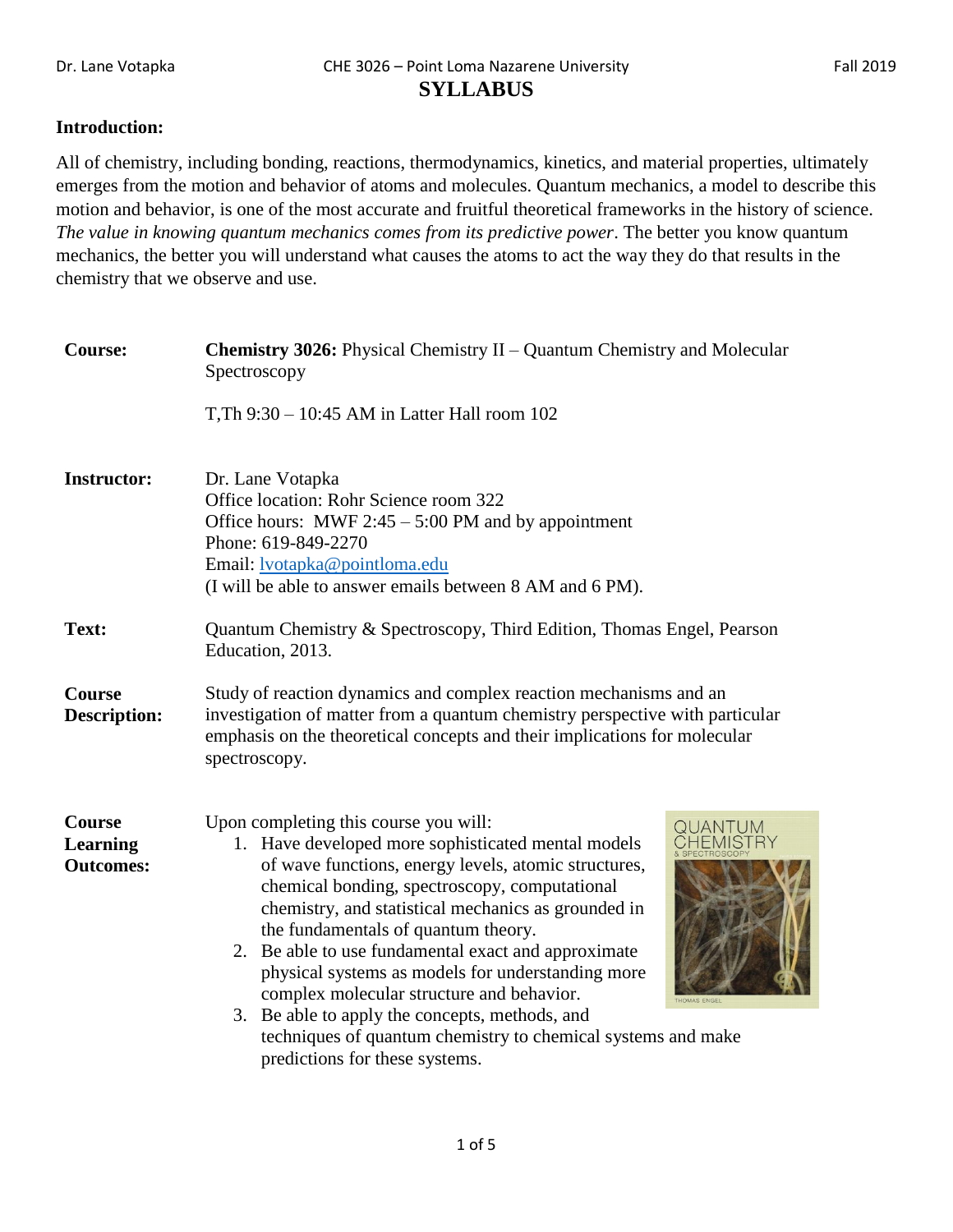| Dr. Lane Votapka<br>Homework &<br><b>Quizzes:</b> | CHE 3026 - Point Loma Nazarene University<br><b>Fall 2019</b><br>Assignments will be essential to the learning process of this course's content;<br>therefore, problems sets will be assigned regularly. There will be three types of<br>assignments:                                                                                                                                                                                                                                                                                             |                                                                                                                                                                                                                                                                                                                                                                                                                                                                    |                                           |                                 |  |  |  |  |
|---------------------------------------------------|---------------------------------------------------------------------------------------------------------------------------------------------------------------------------------------------------------------------------------------------------------------------------------------------------------------------------------------------------------------------------------------------------------------------------------------------------------------------------------------------------------------------------------------------------|--------------------------------------------------------------------------------------------------------------------------------------------------------------------------------------------------------------------------------------------------------------------------------------------------------------------------------------------------------------------------------------------------------------------------------------------------------------------|-------------------------------------------|---------------------------------|--|--|--|--|
|                                                   | Homework problems: each problem will be graded with $a +, \checkmark, -$ , or a 0,<br>which corresponds to 150%, 100%, 50%, and 0% credit, respectively, for<br>each problem and you may collaborate with other students on these<br>problems.<br>Worksheets will be handed out in class and will often refer to an online<br>video or other resource in order to practice mathematical derivations or                                                                                                                                            |                                                                                                                                                                                                                                                                                                                                                                                                                                                                    |                                           |                                 |  |  |  |  |
|                                                   | $\overline{\phantom{0}}$                                                                                                                                                                                                                                                                                                                                                                                                                                                                                                                          | expand understanding on a particular topic. They will be collected and<br>graded at a later time.<br>Quizzes will be held periodically in class and will mimic problems of the<br>type that will be encountered on the exams.<br>I am available in office hours to help with homework and worksheet problems.<br>All homework and worksheets must be turned in by the beginning of class on<br>the assigned due date. Usually homework will be due every Thursday. |                                           |                                 |  |  |  |  |
| <b>Participation:</b>                             | Discussions and collaboration with your fellow student "colleagues" will be very<br>helpful to facilitate everyone's understanding of quantum mechanics. Small-<br>group activities and problem-solving will be conducted frequently in class. Your<br>participation score will be assigned based on engagement in class.                                                                                                                                                                                                                         |                                                                                                                                                                                                                                                                                                                                                                                                                                                                    |                                           |                                 |  |  |  |  |
|                                                   | To minimize distractions to both yourself and others, please don't use laptops or<br>phones in class. It would be nearly impossible to takes notes on quantum<br>mechanics using a laptop anyways.                                                                                                                                                                                                                                                                                                                                                |                                                                                                                                                                                                                                                                                                                                                                                                                                                                    |                                           |                                 |  |  |  |  |
| <b>Attendance:</b>                                | Regular and punctual attendance at all classes is considered essential to optimum<br>academic achievement. If the student is absent from more than 10 percent of<br>class meetings, the faculty member can file a written report which may result in<br>de-enrollment. If the absences exceed 20 percent, the student may be de-enrolled<br>without notice until the university drop date or, after that date, receive the<br>appropriate grade for their work and participation. See Academic Policies in the<br>Undergraduate Academic Catalog. |                                                                                                                                                                                                                                                                                                                                                                                                                                                                    |                                           |                                 |  |  |  |  |
| <b>Assessment</b><br>and Grading:                 | Mid-term exam 1<br>Mid-term exam 2<br>Final exam                                                                                                                                                                                                                                                                                                                                                                                                                                                                                                  |                                                                                                                                                                                                                                                                                                                                                                                                                                                                    | 20%<br>20%<br>25%                         |                                 |  |  |  |  |
|                                                   | Homework<br>Quizzes<br>Worksheets<br>Participation                                                                                                                                                                                                                                                                                                                                                                                                                                                                                                |                                                                                                                                                                                                                                                                                                                                                                                                                                                                    |                                           | 10%<br>15%<br>5%<br>5%          |  |  |  |  |
|                                                   | A<br>$A-$<br>$B+$<br>B<br>$B-$                                                                                                                                                                                                                                                                                                                                                                                                                                                                                                                    | 90%<br>88%<br>86%<br>80%<br>78%                                                                                                                                                                                                                                                                                                                                                                                                                                    | $\mathsf{C}$<br>$C-$<br>$D+$<br>D<br>$D-$ | 70%<br>68%<br>66%<br>60%<br>58% |  |  |  |  |
|                                                   | $C+$                                                                                                                                                                                                                                                                                                                                                                                                                                                                                                                                              | 76%                                                                                                                                                                                                                                                                                                                                                                                                                                                                | $\mathbf F$                               | < 58%                           |  |  |  |  |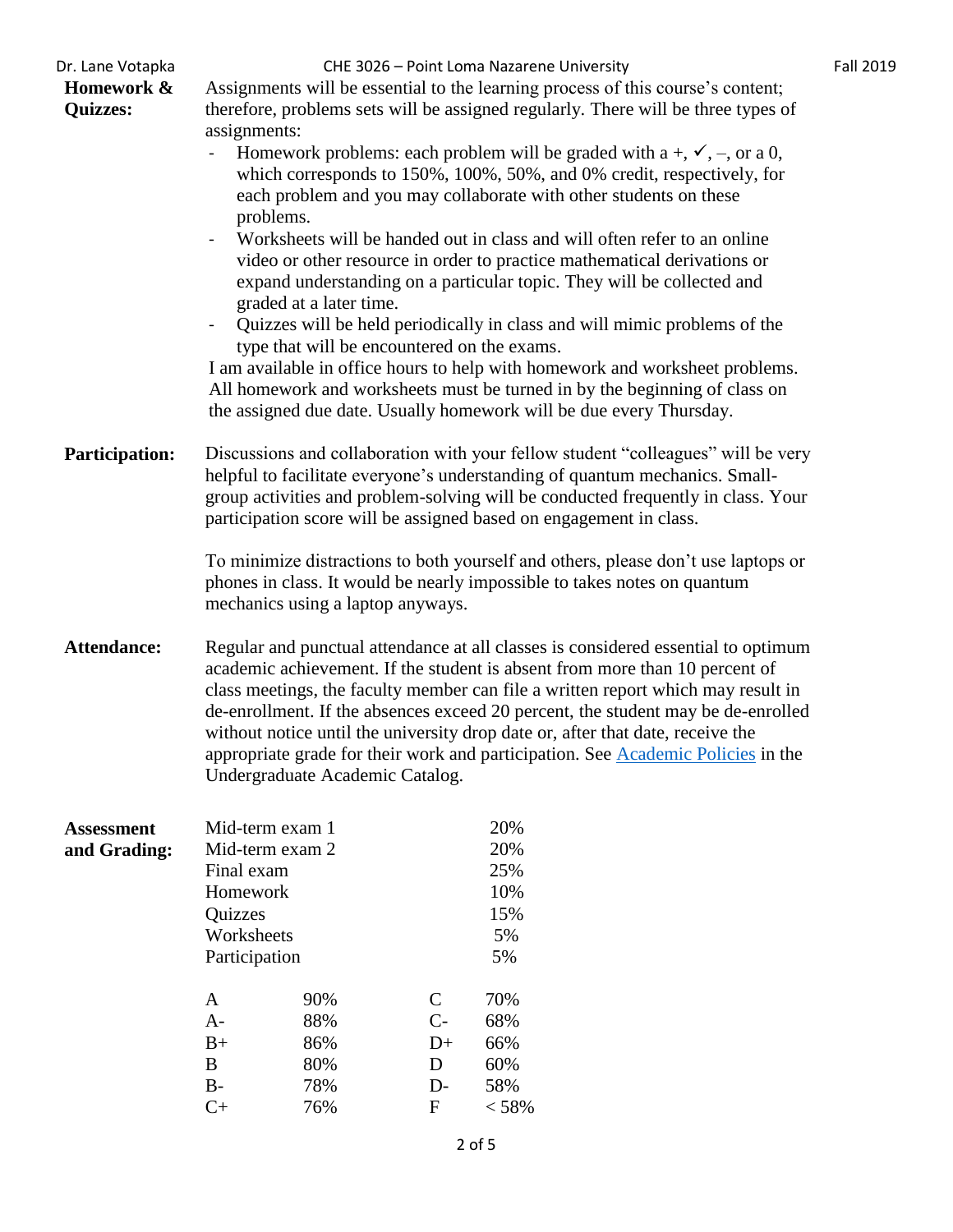| <b>PLNU Mission</b>                                     | To teach $\sim$ to shape $\sim$ to send                                                                                                                                                                                                                                                                                                                                                                                                                                                                                                                                                                                                                                                                                                                                                                                                                                                                                                                                                                                                                                       |  |
|---------------------------------------------------------|-------------------------------------------------------------------------------------------------------------------------------------------------------------------------------------------------------------------------------------------------------------------------------------------------------------------------------------------------------------------------------------------------------------------------------------------------------------------------------------------------------------------------------------------------------------------------------------------------------------------------------------------------------------------------------------------------------------------------------------------------------------------------------------------------------------------------------------------------------------------------------------------------------------------------------------------------------------------------------------------------------------------------------------------------------------------------------|--|
|                                                         | Point Loma Nazarene University exists to provide higher education in a vital<br>Christian community where minds are engaged and challenged, character is<br>modeled and formed, and service is an expression of faith. Being of Wesleyan<br>heritage, we strive to be a learning community where grace is foundational, truth<br>is pursued, and holiness is a way of life.                                                                                                                                                                                                                                                                                                                                                                                                                                                                                                                                                                                                                                                                                                   |  |
| <b>Course Credit</b><br>Hour<br><b>Information</b>      | In the interest of providing sufficient time to accomplish the state Course<br>Learning Outcomes, this class meets the PLNU credit hour policy for a 3 unit<br>class delivered over 16 weeks. Specific details about how the class meets the<br>credit hour requirement can be provided upon request.                                                                                                                                                                                                                                                                                                                                                                                                                                                                                                                                                                                                                                                                                                                                                                         |  |
| Final<br><b>Examination</b><br><b>Policy</b>            | Successful completion of this class requires taking the final examination on its<br>scheduled day. The final examination schedule is posted on the Class Schedules<br>site. No requests for early examinations or alternative days will be approved.                                                                                                                                                                                                                                                                                                                                                                                                                                                                                                                                                                                                                                                                                                                                                                                                                          |  |
| PLNU copyright<br>policy                                | Point Loma Nazarene University, as a non-profit educational institution, is<br>entitled by law to use materials protected by the US Copyright Act for classroom<br>education. Any use of those materials outside the class may violate the law.                                                                                                                                                                                                                                                                                                                                                                                                                                                                                                                                                                                                                                                                                                                                                                                                                               |  |
| <b>PLNU</b> Academic<br><b>Honesty Policy</b>           | Students should demonstrate academic honesty by doing original work and by<br>giving appropriate credit to the ideas of others. Academic dishonesty is the act of<br>presenting information, ideas, and/or concepts as one's own when in reality they<br>are the results of another person's creativity and effort. A faculty member who<br>believes a situation involving academic dishonesty has been detected may assign<br>a failing grade for that assignment or examination, or, depending on the<br>seriousness of the offense, for the course. Faculty should follow and students<br>may appeal using the procedure in the university Catalog. See Academic<br>Policies for definitions of kinds of academic dishonesty and for further policy<br>information.                                                                                                                                                                                                                                                                                                        |  |
| <b>PLNU</b> Academic<br><b>Accommodations</b><br>policy | While all students are expected to meet the minimum standards for completion<br>of this course as established by the instructor, students with disabilities may<br>require academic adjustments, modifications or auxiliary aids/services. At Point<br>Loma Nazarene University (PLNU), these students are requested to register with<br>the Disability Resource Center (DRC), located in the Bond Academic Center.<br>(DRC@pointloma.edu or 619-849-2486). The DRC's policies and procedures<br>for assisting such students in the development of an appropriate academic<br>adjustment plan (AP) allows PLNU to comply with Section 504 of the<br>Rehabilitation Act and the Americans with Disabilities Act. Section 504 (a)<br>prohibits discrimination against students with special needs and guarantees all<br>qualified students equal access to and benefits of PLNU programs and activities.<br>After the student files the required documentation, the DRC, in conjunction with<br>the student, will develop an AP to meet that student's specific learning needs. |  |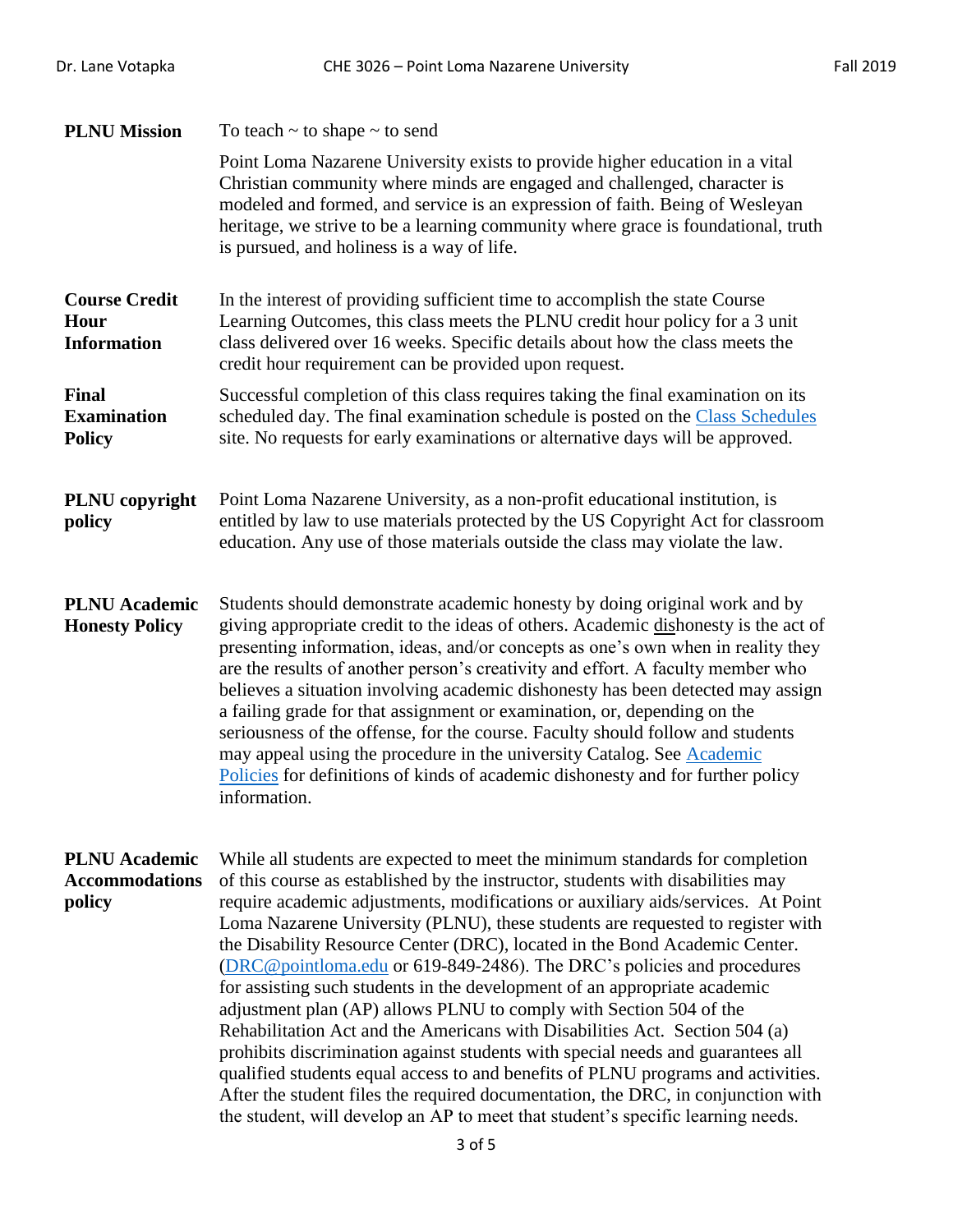## Dr. Lane Votapka **CHE 3026 – Point Loma Nazarene University** Fall 2019

The DRC will thereafter email the student's AP to all faculty who teach courses in which the student is enrolled each semester. The AP must be implemented in all such courses.

If students do not wish to avail themselves of some or all of the elements of their AP in a particular course, it is the responsibility of those students to notify their professor in that course. PLNU highly recommends that DRC students speak with their professors during the first two weeks of each semester about the applicability of their AP in that particular course and/or if they do not desire to take advantage of some or all of the elements of their AP in that course.